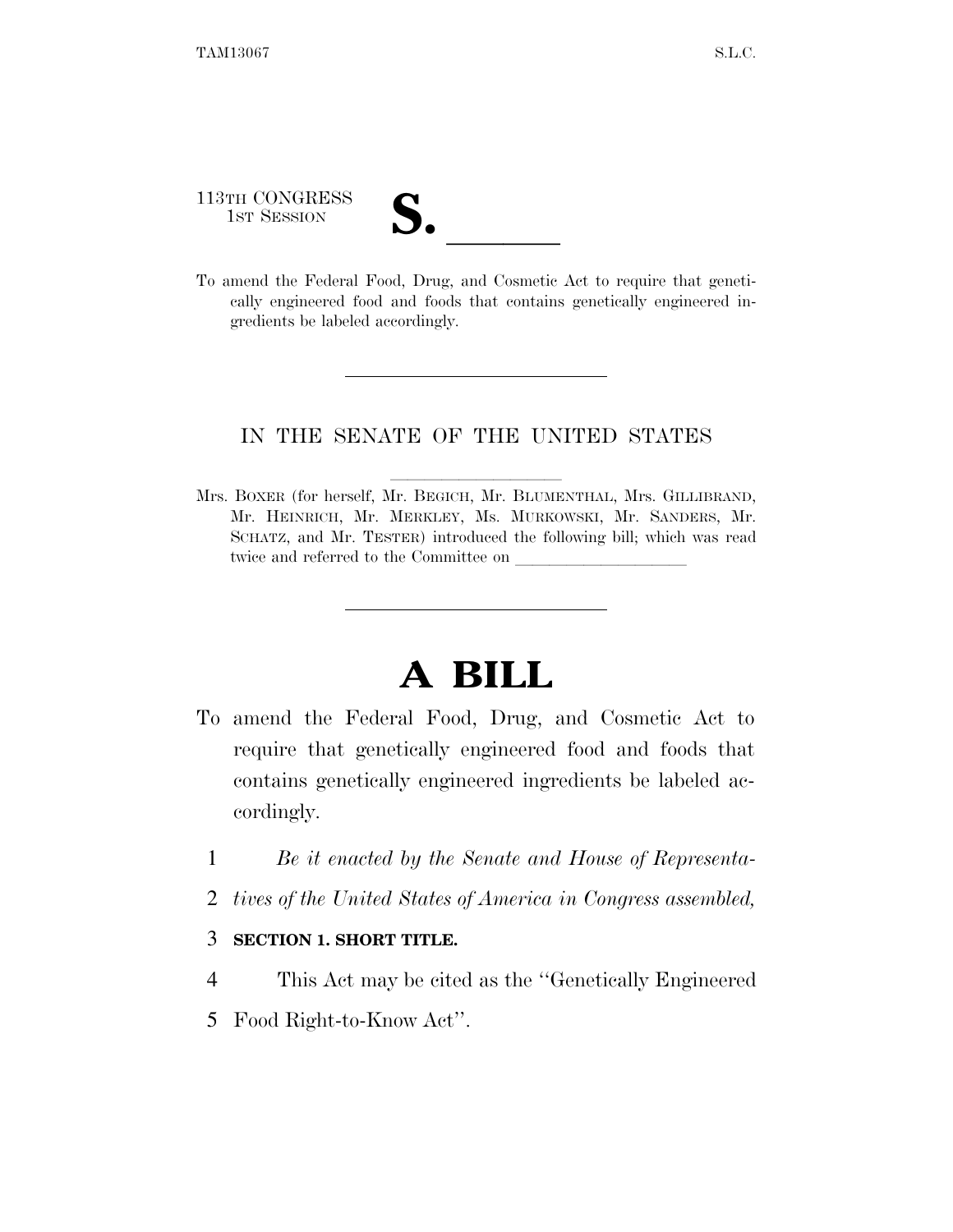$\mathfrak{D}$ 

## **SEC. 2. PURPOSE AND FINDINGS.**

 (a) PURPOSE.—The purpose of this Act is to estab- lish a consistent and enforceable standard for labeling of foods produced using genetic engineering, including fish, thereby providing consumers with knowledge of how their food is produced.

(b) FINDINGS.—Congress finds that—

 (1) the process of genetically engineering food organisms results in material changes to food de-rived from those organisms;

 (2) the Food and Drug Administration requires the labeling of more than 3,000 ingredients, addi-tives, and processes;

 (3) individuals in the United States have a right to know if their food was produced with ge- netic engineering for a variety of reasons, including health, economic, environmental, religious, and eth-ical;

 (4) more than 60 countries, including the United Kingdom and all other countries of the Euro- pean Union, South Korea, Japan, Brazil, Australia, India, China, and other key United States trading partners have laws or regulations mandating disclo-sure of genetically engineered food on food labels;

 (5) in 2011, Codex Alimentarius, the food standards organization of the United Nations,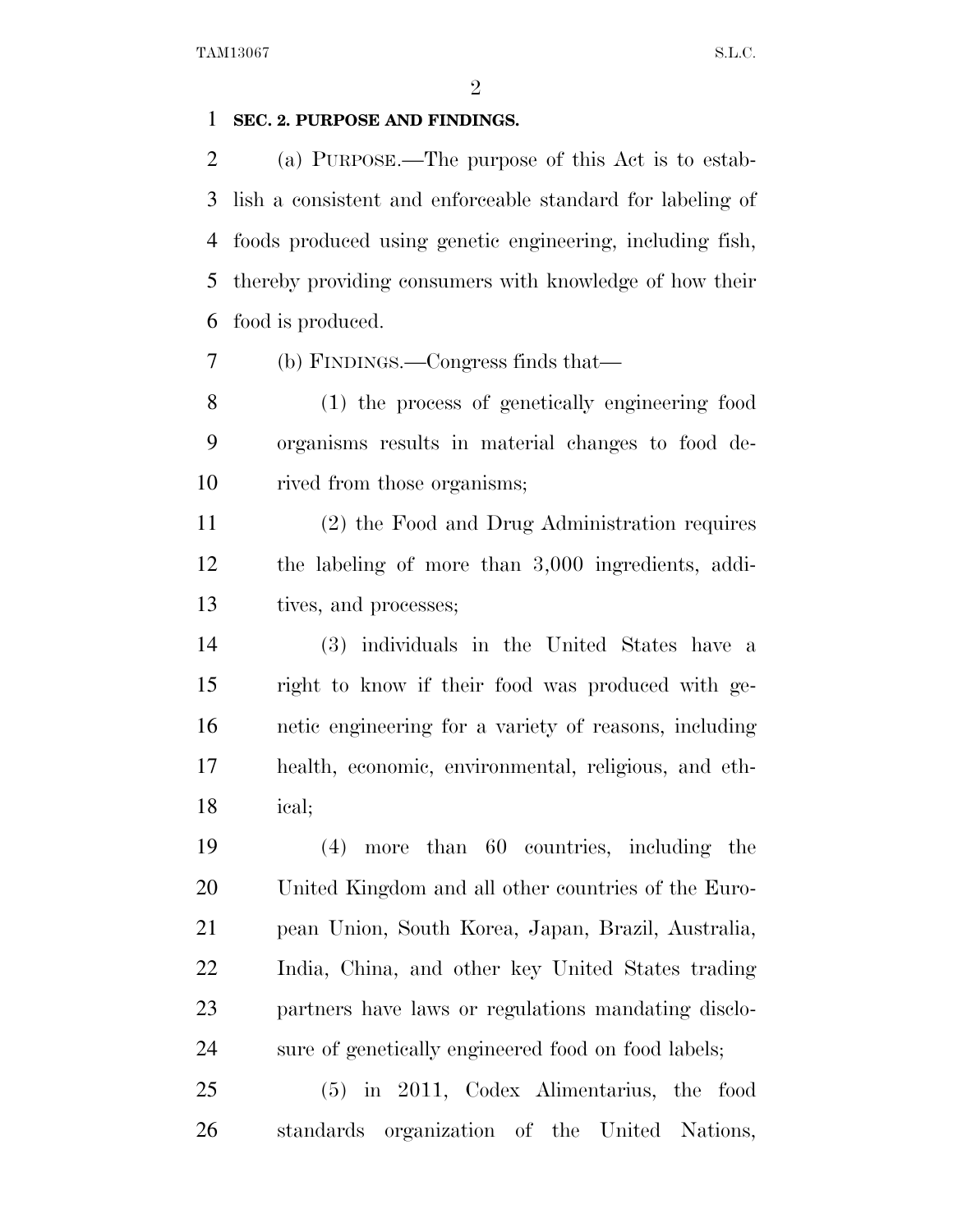adopted a text that indicates that governments can decide on whether and how to label foods produced with genetic engineering; and (6) mandatory identification of food produced with genetic engineering can be a critical method of preserving the economic value of exports or domesti- cally sensitive markets with labeling requirements for genetically engineered foods. **SEC. 3. AMENDMENTS TO THE FEDERAL FOOD, DRUG, AND COSMETIC ACT.**  (a) IN GENERAL.—Section 403 of the Federal Food, Drug, and Cosmetic Act (21 U.S.C. 343) is amended by adding at the end the following:  $\frac{f'(z)}{1}$  If it is a food that has been genetically engi- neered or contains 1 or more genetically engineered ingre- dients, unless such information is clearly disclosed, as de- termined by the Secretary. 18 "(2) This paragraph does not apply to food that—  $\langle \text{A} \rangle$  is served in restaurants or other similar eating establishments, such as cafeterias and carryouts; 22 "(B) is a medical food (as defined in section  $5(b)$  of the Orphan Drug Act);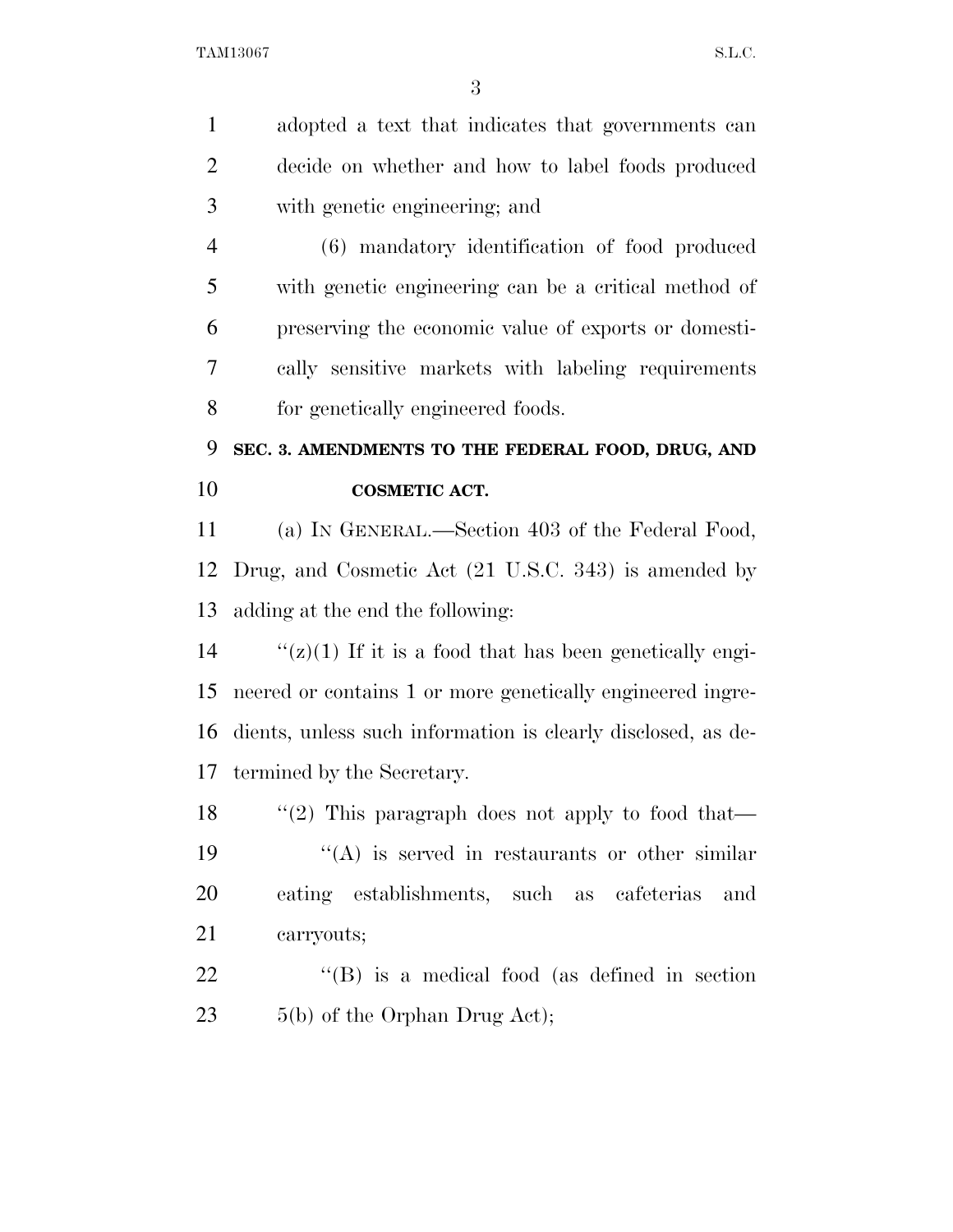| $\mathbf{1}$   | "(C) is a food that would be subject to this           |
|----------------|--------------------------------------------------------|
| $\overline{2}$ | paragraph solely because it was produced using a ge-   |
| 3              | netically engineered vaccine; or                       |
| $\overline{4}$ | $\lq\lq$ (D) is a food or processed food that would be |
| 5              | subject to this paragraph solely because it includes   |
| 6              | the use of a genetically engineered processing aid     |
| 7              | (including yeast) or enzyme.                           |
| 8              | $\lq(3)$ In this paragraph:                            |
| 9              | "(A) The term 'genetic engineering' means a            |
| 10             | process involving the application of—                  |
| 11             | "(i) in vitro nucleic acid techniques, includ-         |
| 12             | ing recombinant deoxyribonucleic acid (DNA)            |
| 13             | and direct injection of nucleic acid into cells or     |
| 14             | organelles; or                                         |
| 15             | "(ii) fusion of cells beyond the taxonomic             |
| 16             | family that—                                           |
| 17             | ``(I)<br>overcome natural physiological                |
| 18             | reproductive or recombinant barriers; and              |
| 19             | "(II) are not techniques used in tradi-                |
| 20             | tional breeding and selection.                         |
| 21             | "(B) The term 'genetically engineered', used           |
| 22             | with respect to a food, means a material intended      |
| 23             | for human consumption that is—                         |
| 24             | "(i) an organism that is produced through              |
| 25             | the intentional use of genetic engineering; or         |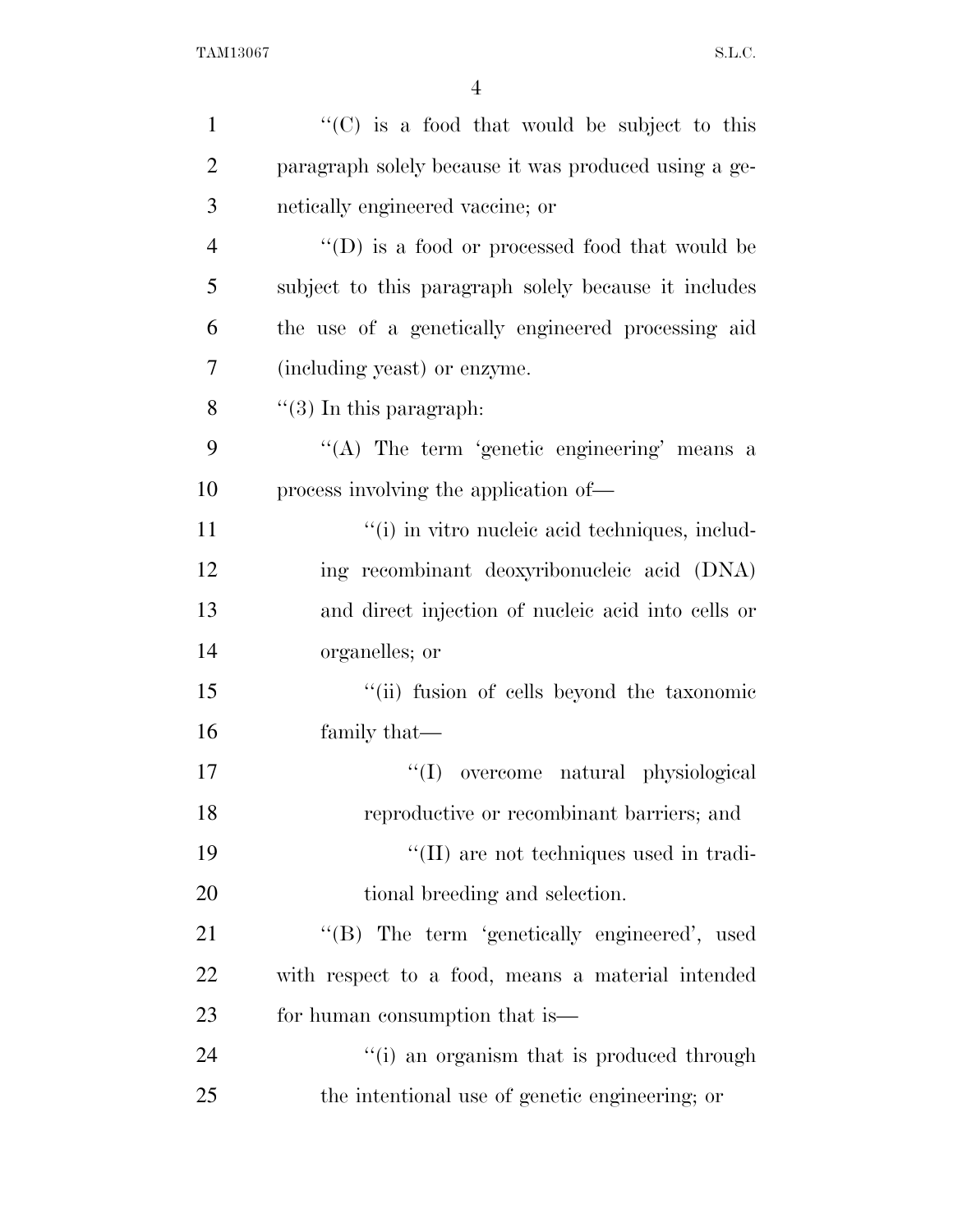| $\mathbf{1}$   | "(ii) the progeny of intended sexual or                  |
|----------------|----------------------------------------------------------|
| $\overline{2}$ | as a sexual reproduction (or both) of 1 or more or-      |
| 3              | ganisms that is the product of genetic engineer-         |
| $\overline{4}$ | ing.                                                     |
| 5              | "(C) The term 'genetically engineered ingre-             |
| 6              | dient' means a material that is an ingredient in a       |
| 7              | food that is derived from any part of an organism        |
| 8              | that has been genetically engineered, without regard     |
| 9              | to whether—                                              |
| 10             | "(i) the altered molecular or cellular char-             |
| 11             | acteristics of the organism are detectable in the        |
| 12             | material; and                                            |
| 13             | "(ii) the organism is capable for use as                 |
| 14             | human food.".                                            |
| 15             | (b) GUARANTY.—                                           |
| 16             | $(1)$ IN GENERAL.—Section 303 $(d)$ of the Fed-          |
| 17             | eral Food, Drug, and Cosmetic Act (21 U.S.C.             |
| 18             | $333(d)$ is amended—                                     |
| 19             | (A) by striking " $(d)$ " and inserting                  |
| 20             | " $(d)(1)$ "; and                                        |
| 21             | (B) by adding at the end the following:                  |
| 22             | " $(2)(A)$ No person shall be subject to the pen-        |
| 23             | alties of subsection $(a)(1)$ for a violation of sub-    |
| 24             | section (a), (b), or (c) of section $301$ involving food |
| 25             | that is misbranded within the meaning of section         |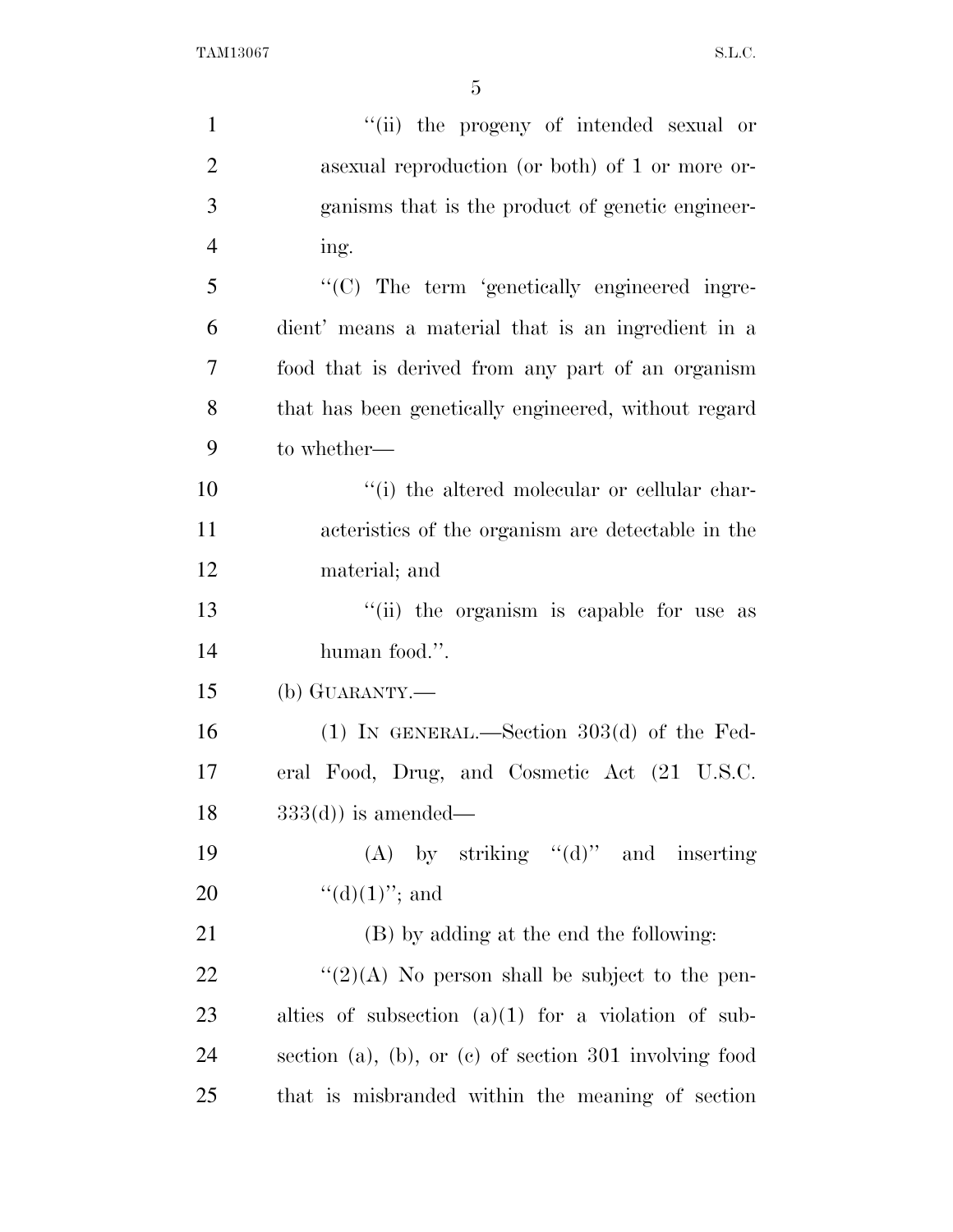403(z) if such person (referred to in this paragraph as the 'recipient') establishes a guaranty or under- taking that— ''(i) is signed by, and contains the name and address of, a person residing in the United States from whom the recipient received in good faith the food (including the receipt of seeds to grow raw agricultural commodities); and ''(ii) contains a statement to the effect that the food is not genetically engineered or does not contain a genetically engineered ingre- dient. 13 ''(B) In the case of a recipient who, with re- spect to a food, establishes a guaranty or under- taking in accordance with subparagraph (A), the ex-clusion under such subparagraph from being subject

 to penalties applies to the recipient without regard to the manner in which the recipient uses the food, including whether the recipient is—

20  $"(i)$  processing the food; 21 ''(ii) using the food as an ingredient in a

food product;

23  $\frac{1}{2}$   $\frac{1}{2}$   $\frac{1}{2}$  repacking the food; or

24  $''(iv)$  growing, raising, or otherwise pro-ducing the food.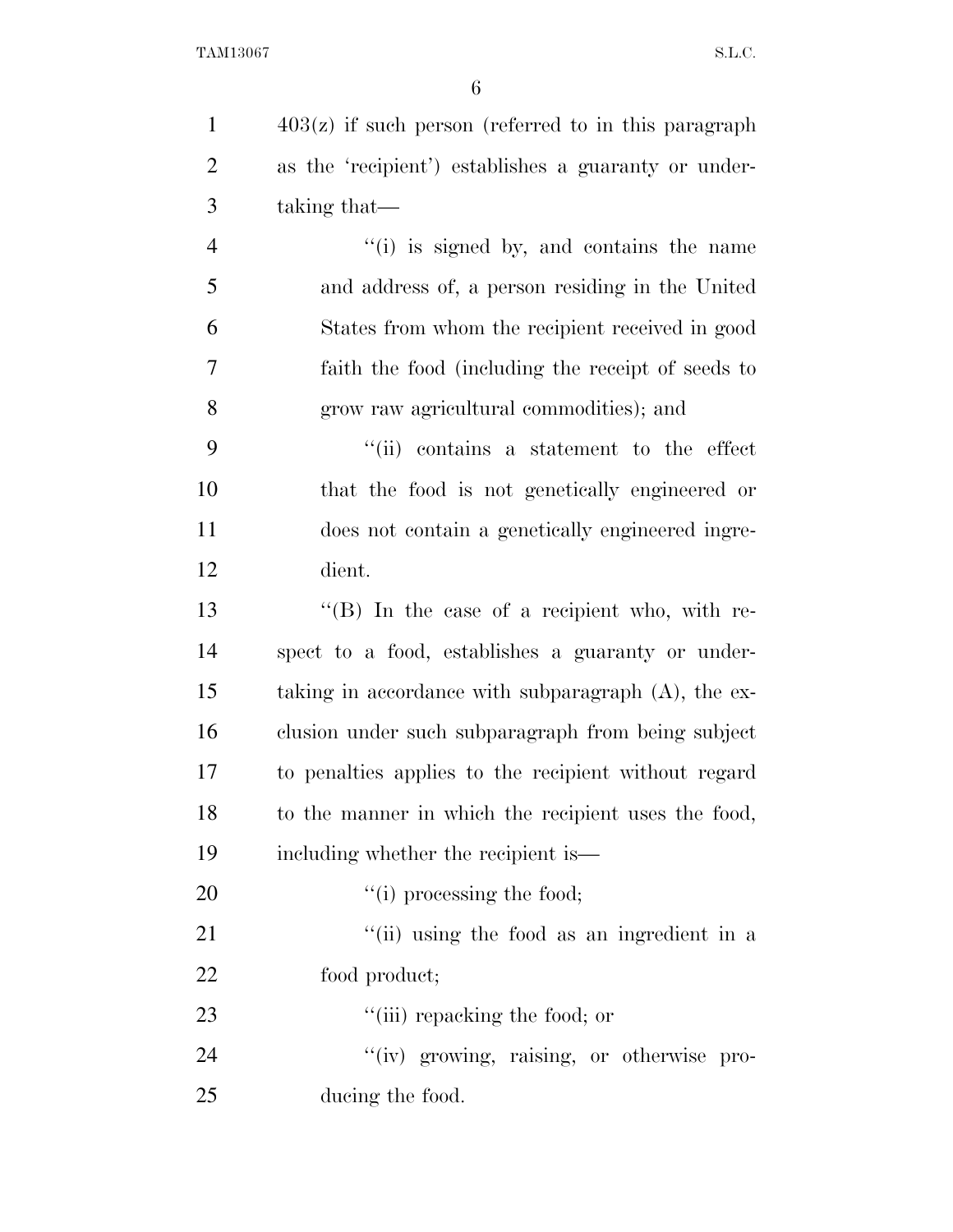TAM13067 S.L.C.

| $\mathbf{1}$   | "(C) No person may avoid responsibility or li-                 |
|----------------|----------------------------------------------------------------|
| $\overline{2}$ | ability for a violation of subsection (a), (b), or $(c)$       |
| 3              | of section 301 involving food that is misbranded               |
| $\overline{4}$ | within the meaning of section $403(z)$ by entering             |
| 5              | into a contract or other agreement that specifies              |
| 6              | that another person shall bear such responsibility or          |
| 7              | liability, except that a recipient may require a guar-         |
| 8              | anty or undertaking as described in this subsection.           |
| 9              | "(D) In this subsection, the terms 'genetically                |
| 10             | engineered' and 'genetically engineered ingredient'            |
| 11             | have the meanings given the terms in section                   |
| 12             | $403(z)$ .".                                                   |
| 13             | $(2)$ FALSE GUARANTY.—Section 301(h) of the                    |
| 14             | Federal Food, Drug, and Cosmetic Act (21 U.S.C.                |
| 15             | $331(h)$ ) is amended by inserting "or $303(d)(2)$ "           |
| 16             | after "section $303(c)(2)$ ".                                  |
| 17             | (c) UNINTENDED CONTAMINATION.—Section 303(d)                   |
| 18             | of the Federal Food, Drug, and Cosmetic Act (21 U.S.C.         |
| 19             | $333(d)$ , as amended by subsection (b), is further amended    |
| 20             | by adding at the end the following:                            |
| 21             | $\lq(3)(A)$ No person shall be subject to the pen-             |
| 22             | alties of subsection $(a)(1)$ for a violation of sub-          |
| 23             | section $(a)$ , $(b)$ , or $(c)$ of section 301 involving food |
| 24             | that is misbranded within the meaning of section               |
| 25             | $403(z)$ if—                                                   |